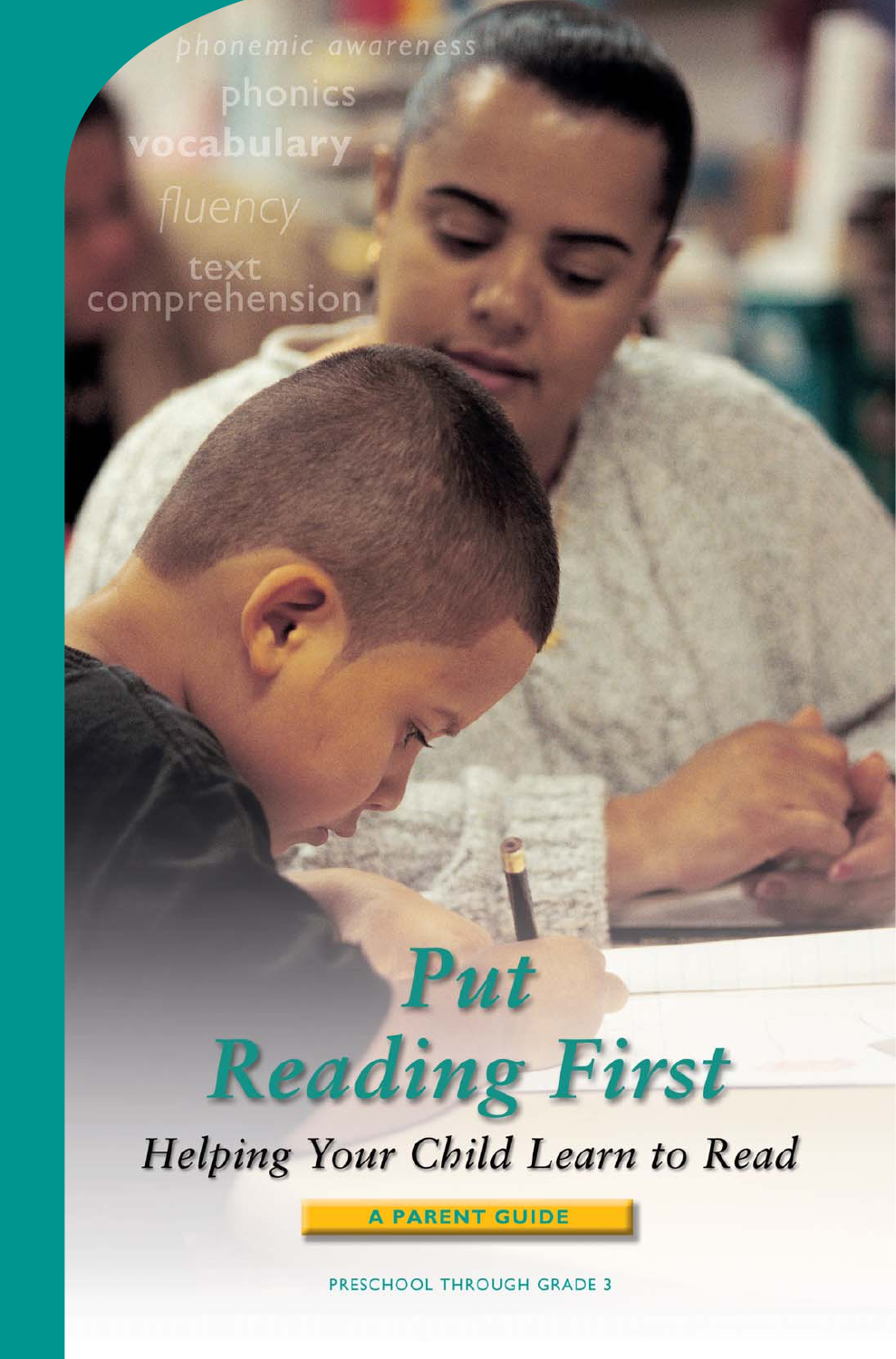### Success in school starts with reading.

#### **When children become good readers in the early grades, they are more likely to become better learners throughout their school years and beyond.**

Learning to read is hard work for children. Fortunately, research is now available that suggests how to give each child a good start in reading.

Becoming a reader involves the development of important skills, including learning to:

- **lacking** use language in conversation
- *elisten* and respond to stories read aloud
- **recognize** and name the letters of the alphabet
- **listen** to the sounds of spoken language
- ●*connect* sounds to letters to figure out the "code" of reading
- **read** often so that recognizing words becomes easy and automatic
- ●*learn* and *use* new words
- **Ounderstand** what is read

Preschool and kindergarten teachers set the stage for your child to learn to read with some critical early skills. First, second, and third grade teachers then take up the task of building the skills that children will use every day for the rest of their lives. As a parent, you can help by understanding what teachers are teaching and by asking questions about your child's progress and the classroom reading program.

You can also help your children become readers. Learning to read takes practice, more practice than children get during the school day. This brochure describes what a quality reading program should look like at school and how you can support that program through activities with your children.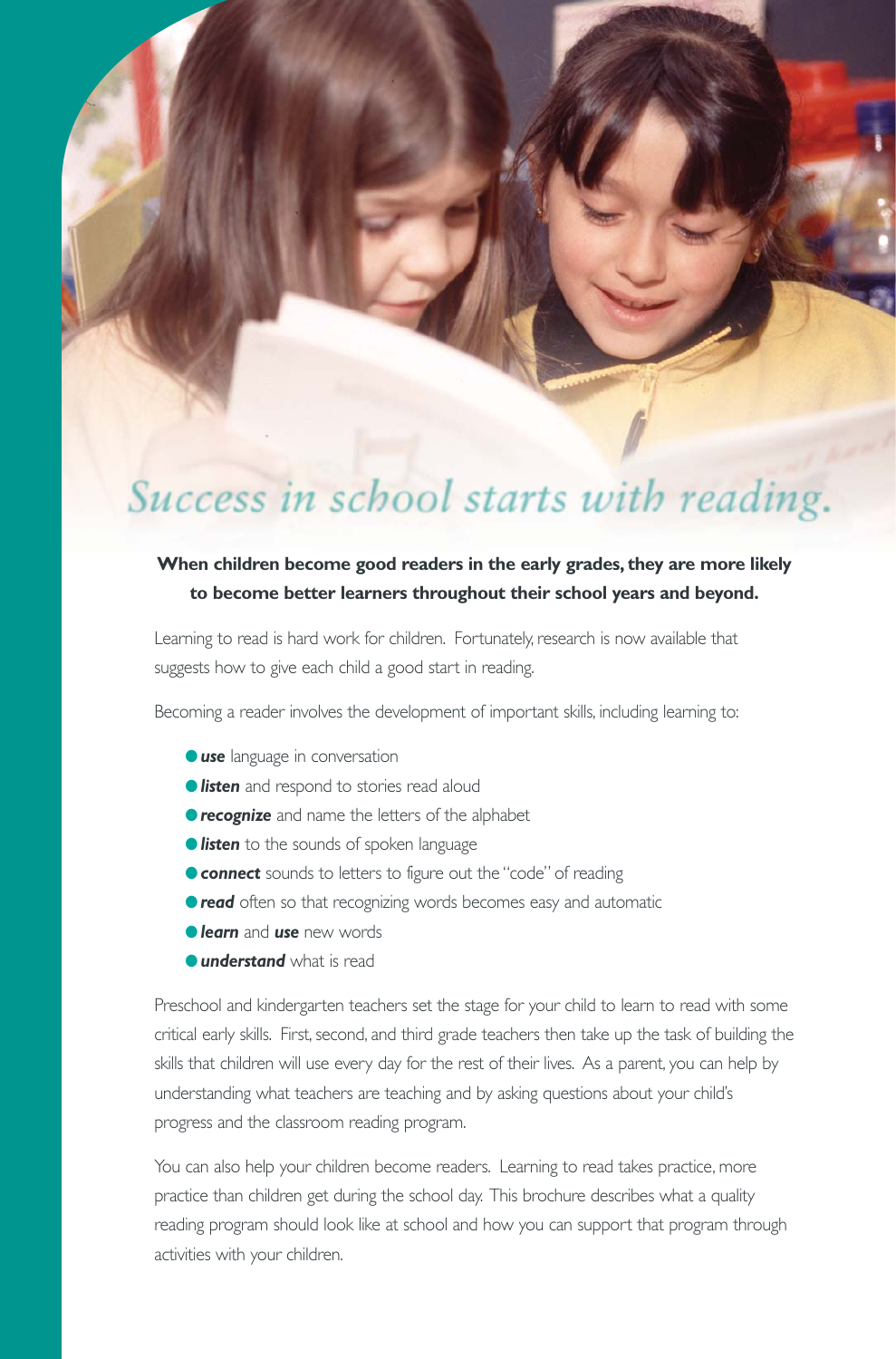# If your child is just beginning to learn to read

#### **At school you should see teachers...**

- **Teaching the sounds of language.** The teacher provides opportunities for children to practice with the sounds that make up words. Children learn to put sounds together to make words and to break words into their separate sounds.
- **Teaching the letters of the alphabet.** Teachers help children learn to recognize letter names and shapes.
- ●*Helping children learn and use new words.*
- **Reading to children every day.** Teachers read with expression and talk with children about what they are reading.

#### **At home you can help by...**

●*Practicing the sounds of language.* Read books with rhymes. Teach your child rhymes, short poems, and songs. Play simple word games: *How many words can you make up that sound like the word "bat"?*

●*Helping your child take spoken words apart and put them together.* Help your child separate the sounds in words, listen for beginning and ending sounds, and put separate sounds together.

●*Practicing the alphabet by pointing out letters wherever you see them and by reading alphabet books.*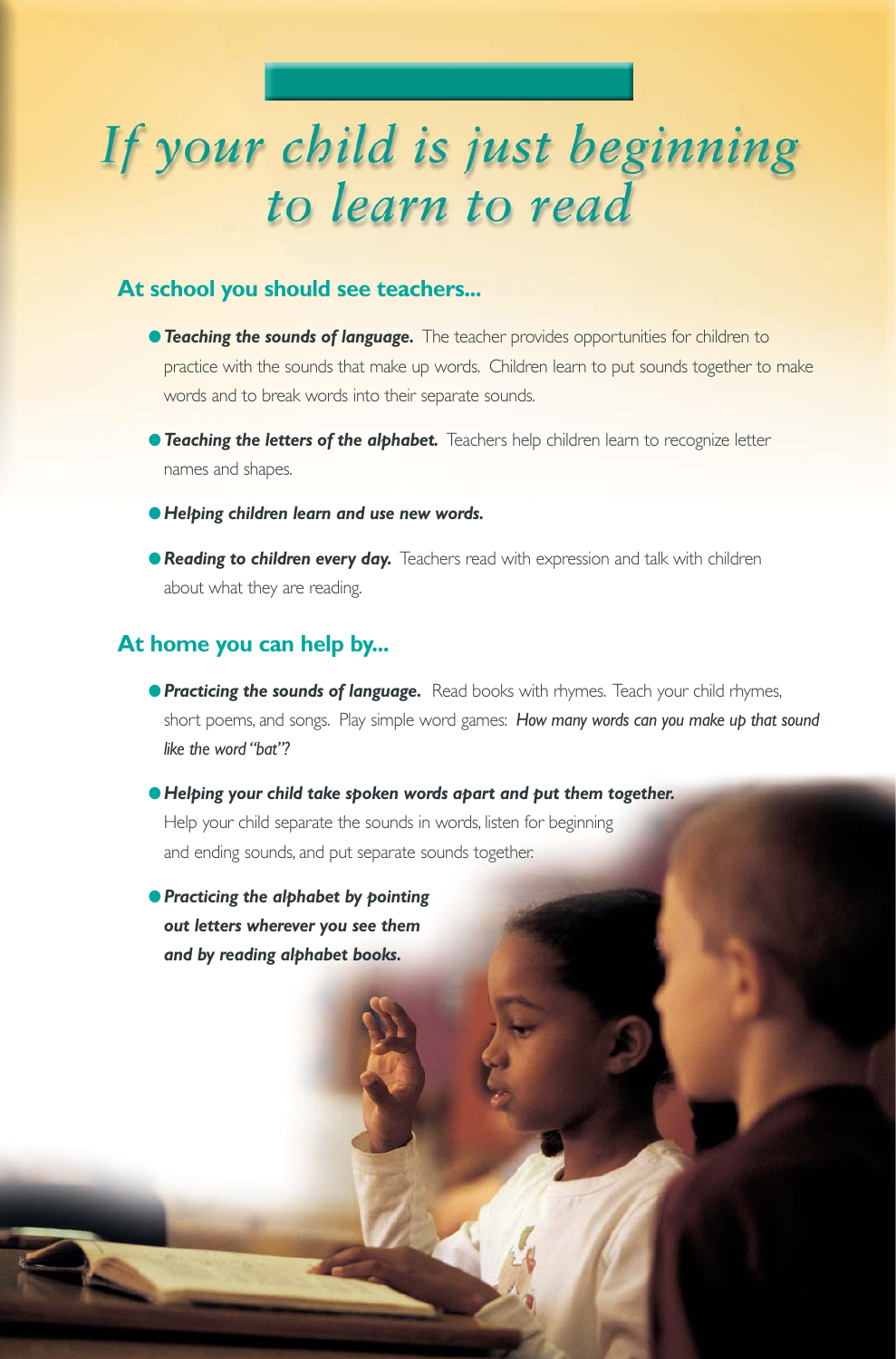# If your child is just beginning to read

#### **At school you should see teachers...**

- ●*Systematically teaching phonics—how sounds and letters are related.*
- ●*Giving children the opportunity to practice the letter-sound relationships they are learning.* Children have the chance to practice sounds and letters by reading easy books that use words with the letter-sound relationships they are learning.
- ●*Helping children write the letter-sound relationships they know by using them in words, sentences, messages, and their own stories.*
- ●*Showing children ways to think about and understand what they are reading.* The teacher asks children questions to show them how to think about the meaning of what they read.

#### **At home you can help by...**

- ●*Pointing out the letter-sound relationships your child is learning on labels, boxes, newspapers, magazines and signs.*
- **Eistening to your child read words and books from school.** Be patient and listen as your child practices. Let your child know you are proud of his reading.

MEM

 $b.a$ 

aphy Ark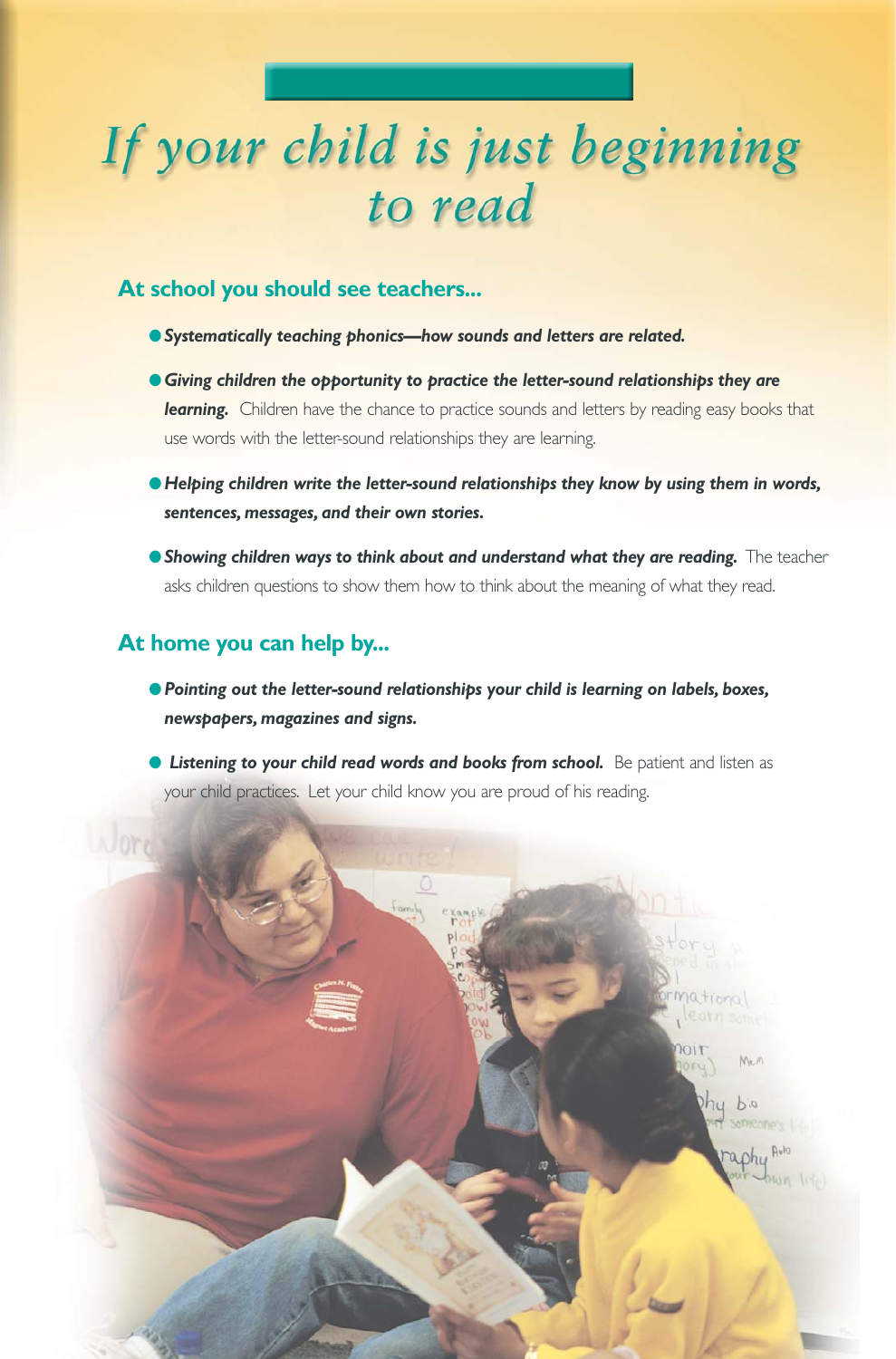# If your child is reading

#### **At school you should see teachers...**

- ●*Continuing to teach letter-sound relationships for children who need more practice.* On average, children need about two years of instruction in letter-sound relationships to become good spellers as well as readers.
- ●*Teaching the meaning of words, especially words that are important to understanding a book.*
- **Teaching ways to learn the meaning of new words.** Teachers cannot possibly teach students the meaning of every new word they see or read. Children should be taught how to use dictionaries to learn word meanings, how to use known words and word parts to figure out other words, and how to get clues about a word from the rest of the sentence.
- **Helping children understand what they are reading.** Good readers think as they read and they know whether what they are reading is making sense. Teachers help children to check their understanding. When children are having difficulty, teachers show them ways to figure out the meaning of what they are reading.

#### **At home you can help your child by...**

- **Rereading familiar books.** Children need practice in reading comfortably and with expression using books they know.
- **Building reading accuracy**. As your child is reading aloud, point out words he missed and help him read words correctly. If you stop to focus on a word, have your child reread the whole sentence to be sure he understands the meaning.
- ●*Building reading comprehension.* Talk with your child about what she is reading. Ask about new words. Talk about what happened in a story. Ask about the characters, places, and events that took place. Ask what new information she has learned from the book. Encourage her to read on her own.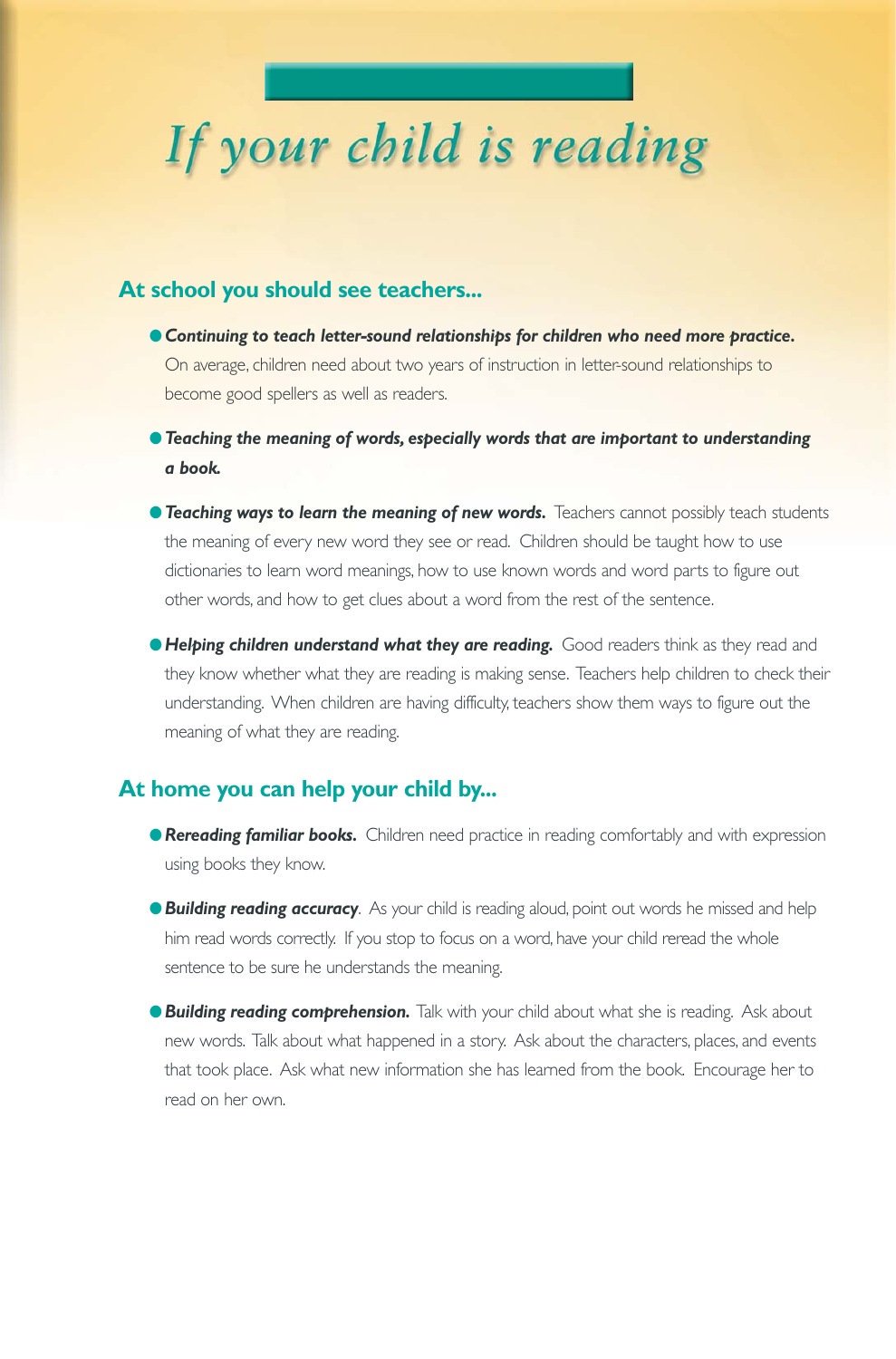Make reading a part of every day

- *Share conversations with your child over meal times and other times you are together.* Children learn words more easily when they hear them spoken often. Introduce new and interesting words at every opportunity.
- **Read together every day.** Spend time talking about stories, pictures, and words.
- **Be your child's best advocate.** Keep informed about your child's progress in reading and ask the teacher about ways you can help.
- **Be a reader and a writer.** Children learn habits from the people around them.
- *Visit the library often.* Story times, computers, homework help, and other exciting activities await the entire family.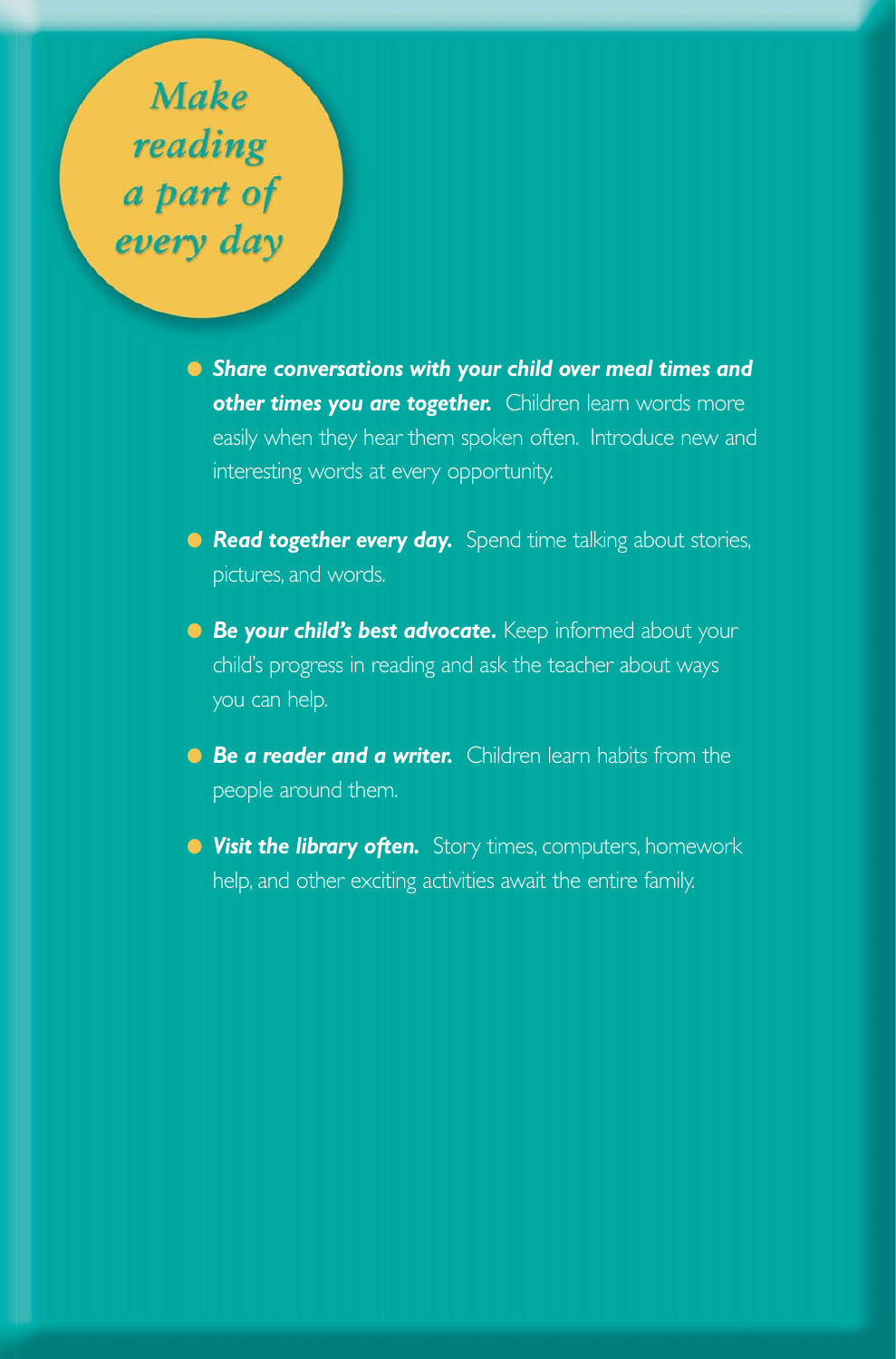